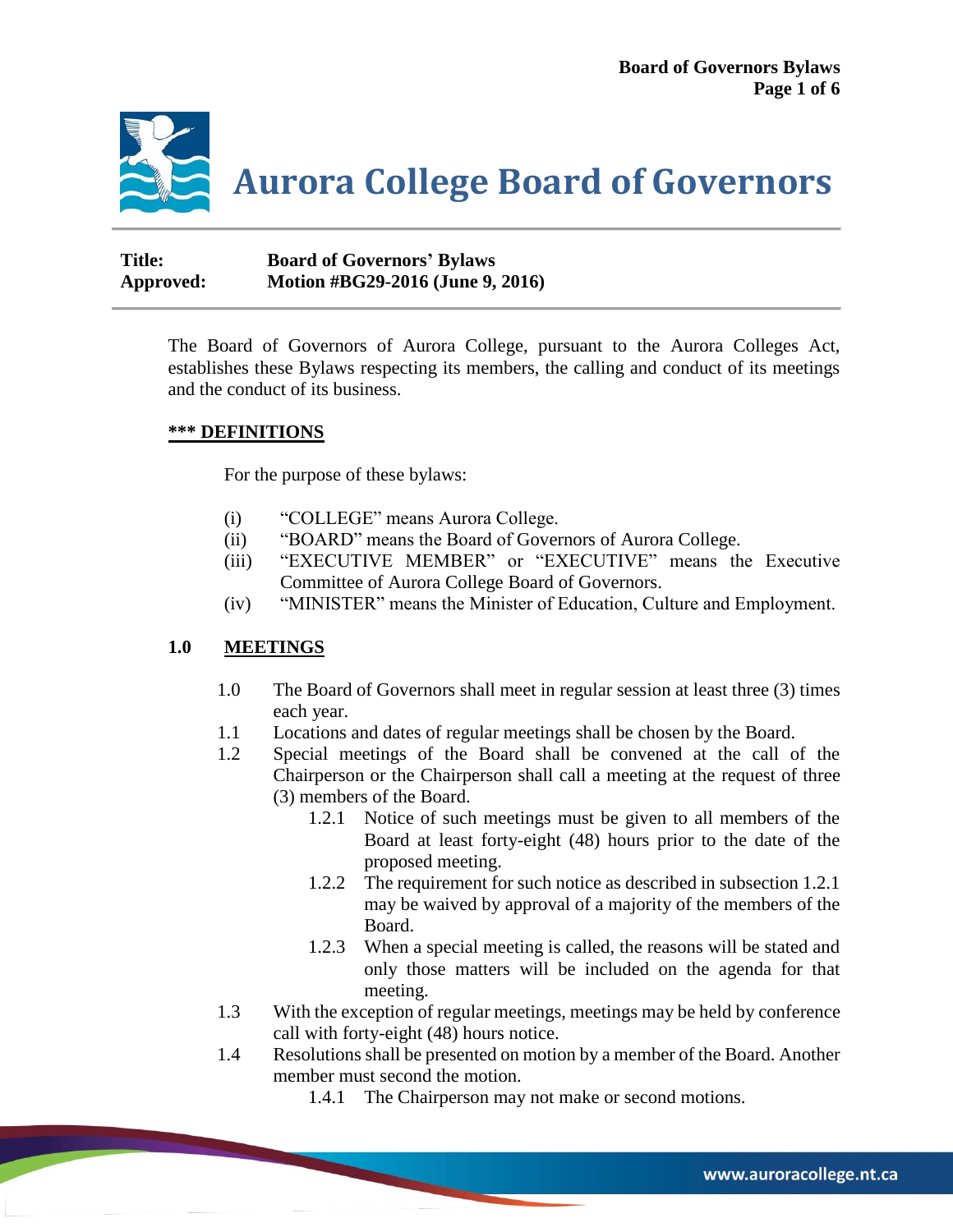- 1.4.2 For the purpose of the business of the Board, members, other than the Chairperson of the meeting, shall have one vote on each question unless a member has declared a conflict of interest as described in section 10.0 of the Bylaws in which case that member is not entitled to vote.
- 1.4.3 In the event of an equality of votes on each side of the question, the Chairperson shall cast the deciding vote.
- 1.4.4 A motion passed by a majority of the members at a meeting of the Board of Governors at which a quorum is present binds all members of the Board with the exception of those cases described in sections 10.4 and 11.1.
- 1.4.5 No act or proceeding of the Board is invalid by reason of: (a) A defect in the appointment of a member of the Board.
- 1.4.6 In the absence of the Chairperson and Vice-Chairperson, a member chosen by the members present may act as Chairperson to preside over the meeting. His/her duties will cease as of the adjournment of that meeting.
- 1.4.7 No member of the public may participate in the discussion at the Board meeting without the Board's consent.
- 1.5 All regular and special meetings of the Board shall be open to the public.
	- 1.5.1 When a majority of members at a meeting is of the opinion that it is necessary, they may hold a meeting of all or part of IN CAMERA. No resolution of the Board shall be made at any meeting which is not an open meeting except for the motion necessary to revert to an open meeting.
- 1.6 Any Board member missing three (3) consecutive meetings, may be subject to a recommendation by the Board for his/her revocation being forwarded to the Minister.

# **2.0 QUORUM**

- 2.0 A majority of the Board members (including the Chairperson) holding office shall constitute a quorum at regular or special meetings of the Board.
- 2.1 Three (3) members of the Executive Committee shall constitute a quorum at executive meetings of the Board.
- 2.2 A majority of the members of the standing committees of the Board and Research Advisory Council shall constitute a quorum for the meetings of each committee.
- 2.3 As an ex-officio member of the Research Advisory Council and the standing committees the Chairperson of the Board has the same rights as other committee members and is counted in determining if quorum is present.

## **3.0 AGENDAS**

3.0 The agenda shall be established by the Chairperson in consultation with the President or designated Senior Staff Member.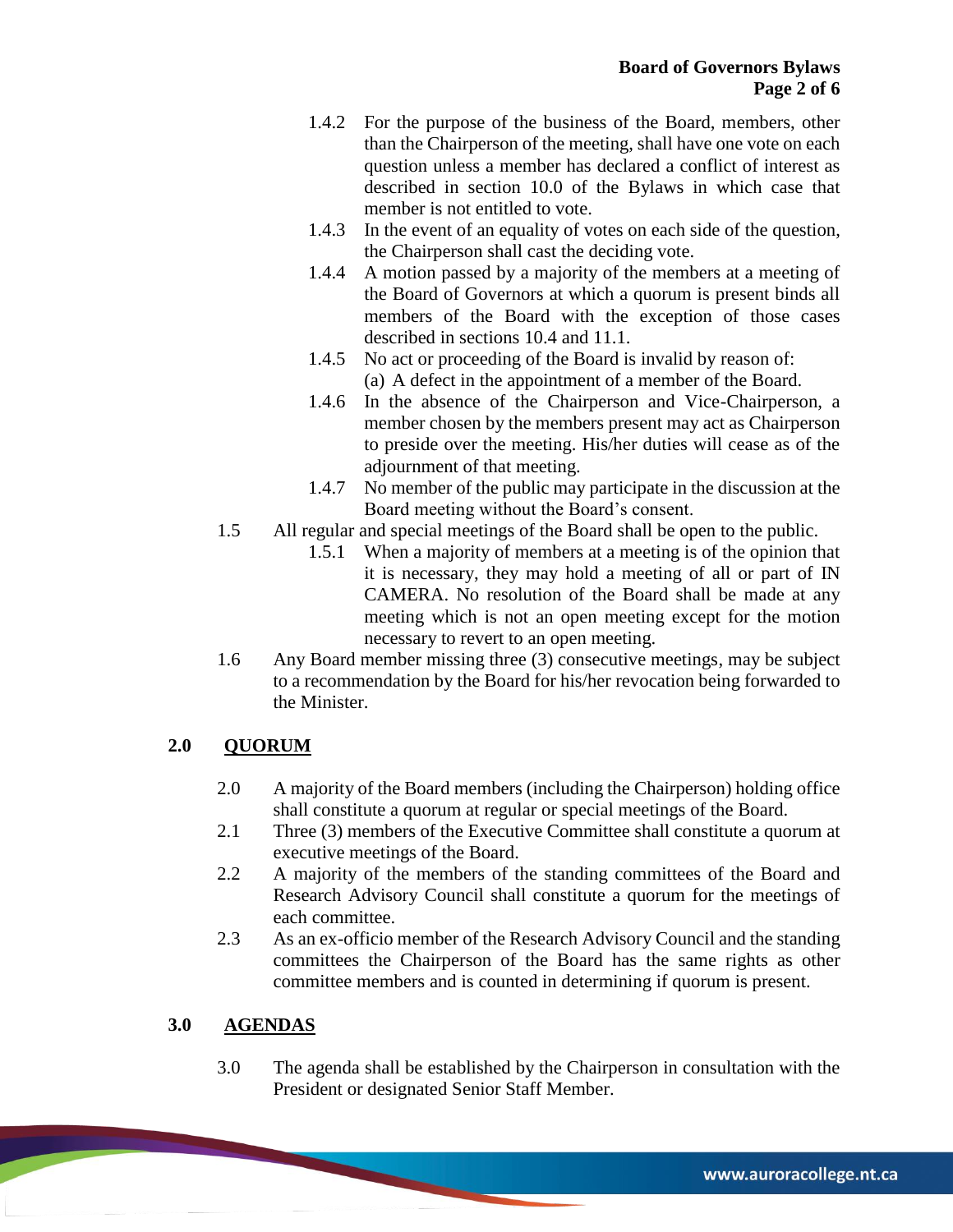- 3.1 Members may submit items to the Chairperson or President for consideration to include such items on the agenda.
- 3.2 The agenda will be provided in advance of the meeting to all members.
- 3.3 The agenda may be altered at a regular meeting by motion prior to the adoption of the agenda.
- 3.4 At any regular or special meeting, after the adoption of the agenda, members may give notice of motion to be placed on the agendas for the following regular or special meeting or, if all members are present, may introduce a motion treating a matter not on the agenda, to be considered at the meeting in progress.

## **4.0 EXECUTIVE OFFICERS**

- 4.0 The Executive Officers of the Board of Governors of Aurora College are the Chairperson, Vice-Chairperson and the Chairs of the Standing Committees.
	- 4.0.1 Collectively, this body is known as the "Executive Committee" of the Board of Governors.
- 4.1 The duties of the Chairperson shall be to:
	- 4.1.1 Direct the business of the Board in accordance with the Bylaws and Policies of the Board of Governors and the Laws of Canada and the Northwest Territories.
	- 4.1.2 When present, preside over the regular and special meetings of the Board.
	- 4.1.3 Chair the meetings of the Executive Committee.
	- 4.1.4 Vote on any question upon which the Board is equally divided.
	- 4.1.5 Act as an ex-officio member, with full voting privileges on all standing and ad hoc committees of the Board.
	- 4.1.6 Provide direction to the President on matters of Board Policy and maintain regular communication with the President.
	- 4.1.7 Communicate with the chairs of other NWT Boards dealing with educational matters.
	- 4.1.8 Act as official spokesperson of the Board.
	- 4.1.9 In the absence of the Chairperson of the Research Advisory Council (the Vice-Chairperson of the Board), the Chairperson of the Board will act as the Chairperson for the Research Advisory Council.
- 4.2 In matters of urgency requiring immediate attention and action by the Board of Governors between Board meetings, the Chairperson, in consultation with the Executive Committee of the Board, may act on behalf of the Board. The Board members will be advised of the actions at the next scheduled Board meeting, at which time, upon motion duly presented and passed, these actions will be ratified.
- 4.3 The duties of the Vice-Chairperson shall be to:
	- 4.3.1 Perform the duties of the Chairperson during any absence or inability of the Chairperson to act.
	- 4.3.2 Act as the Chairperson of the Research Advisory Council.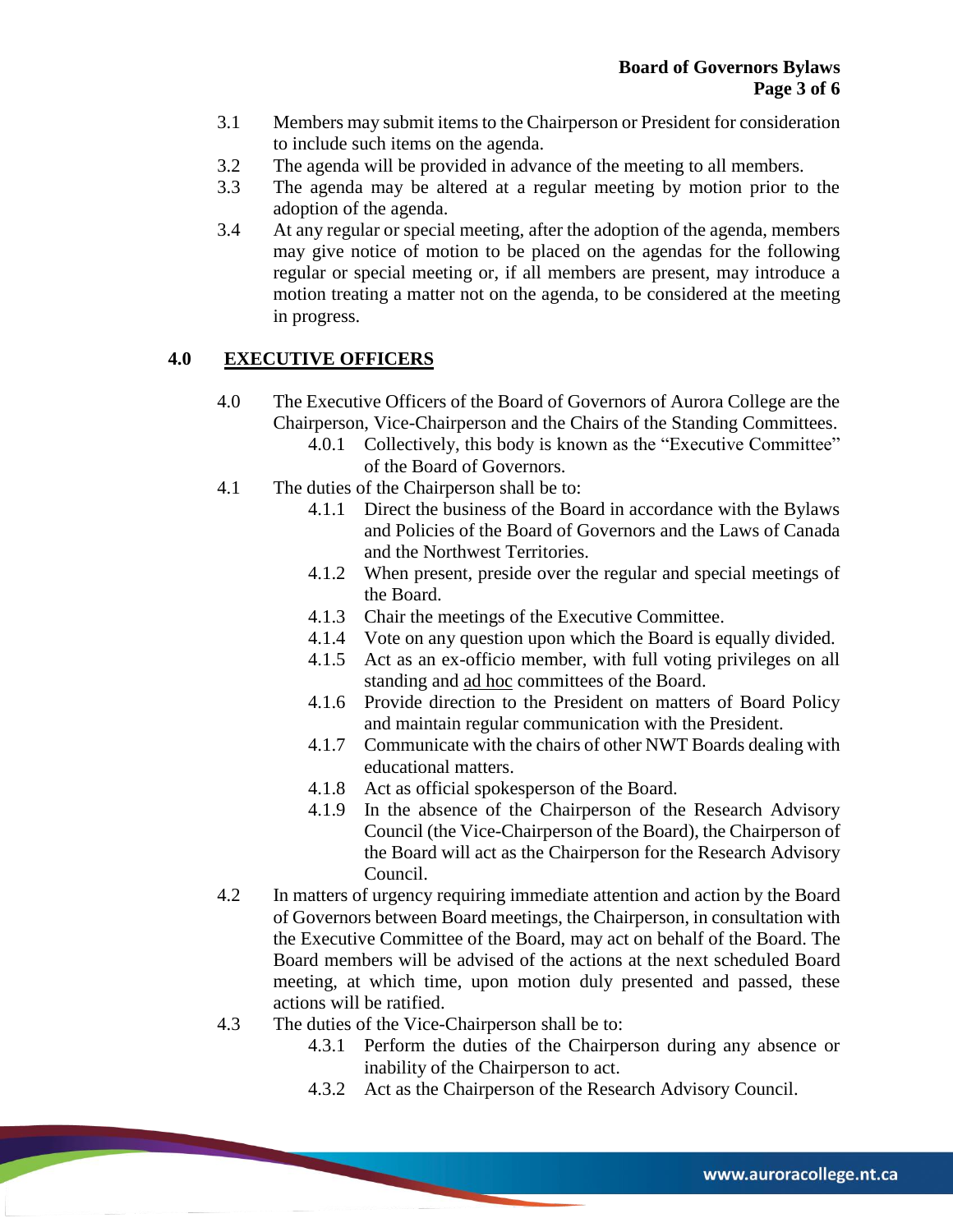## **5.0 ELECTION OF OFFICERS AND TERMS OF OFFICE**

- 5.0 Elections of each officer shall take place when a position becomes vacant.
	- 5.0.1 An executive position becomes vacant when the member resigns their officer's position, ceases to be a member of the Board of Governors, or is expelled subject to 5.3.
	- 5.0.2 Election shall take place at a regular meeting of the Board.
	- 5.0.3 Candidates shall be nominated and seconded.
	- 5.0.4 Votes will be by an open show of hands, or by secret ballot if requested be a candidate or voting Board member.
- 5.1 The term of office of officers shall commence as soon as the election has been held, unless otherwise specified through motion.
- 5.2 The term of office of officers shall end at the conclusion of the Board member's term of appointment as stated in the member's instrument of appointment (from the Department of Justice, GNWT) or a formal resignation has been received from the officer holding the position.
- 5.3 An officer shall be removed from the Executive and relieved of their officer's position by a three quarters (3/4) majority vote of the members of the Board in attendance at the meeting.
	- 5.3.1 Members of the Board shall be notified by email in advance of a resolution to remove an officer from the Executive. The notification shall contain the wording of the resolution.
	- 5.3.2 Discussion to revoke and officer's appointment shall take place IN CAMERA. The member in question may declare conflict and be excused from the discussion.

## **6.0 COMMITTEES**

- 6.0 The Standing Committees of the Board of Governors shall be the committees of Finance, Policy and Programs, and any other standing committees the Board establishes.
- 6.1 The Board shall establish Terms of Reference prior to establishing a standing committee and for each ad hoc committee.
- 6.2 Standing committees shall be established with at least three (3) members each.
- 6.3 Members of standing committees are appointed by the Board.
	- 6.3.1 The term of office of a member appointed to a standing committee shall take effect as soon as the appointment has been made.
	- 6.3.2 When a standing committee is in need of another member to achieve a quorum, the Board of Governors or the Executive Committee may temporarily appoint another member who is readily available. The appointment expires when the meeting adjourns.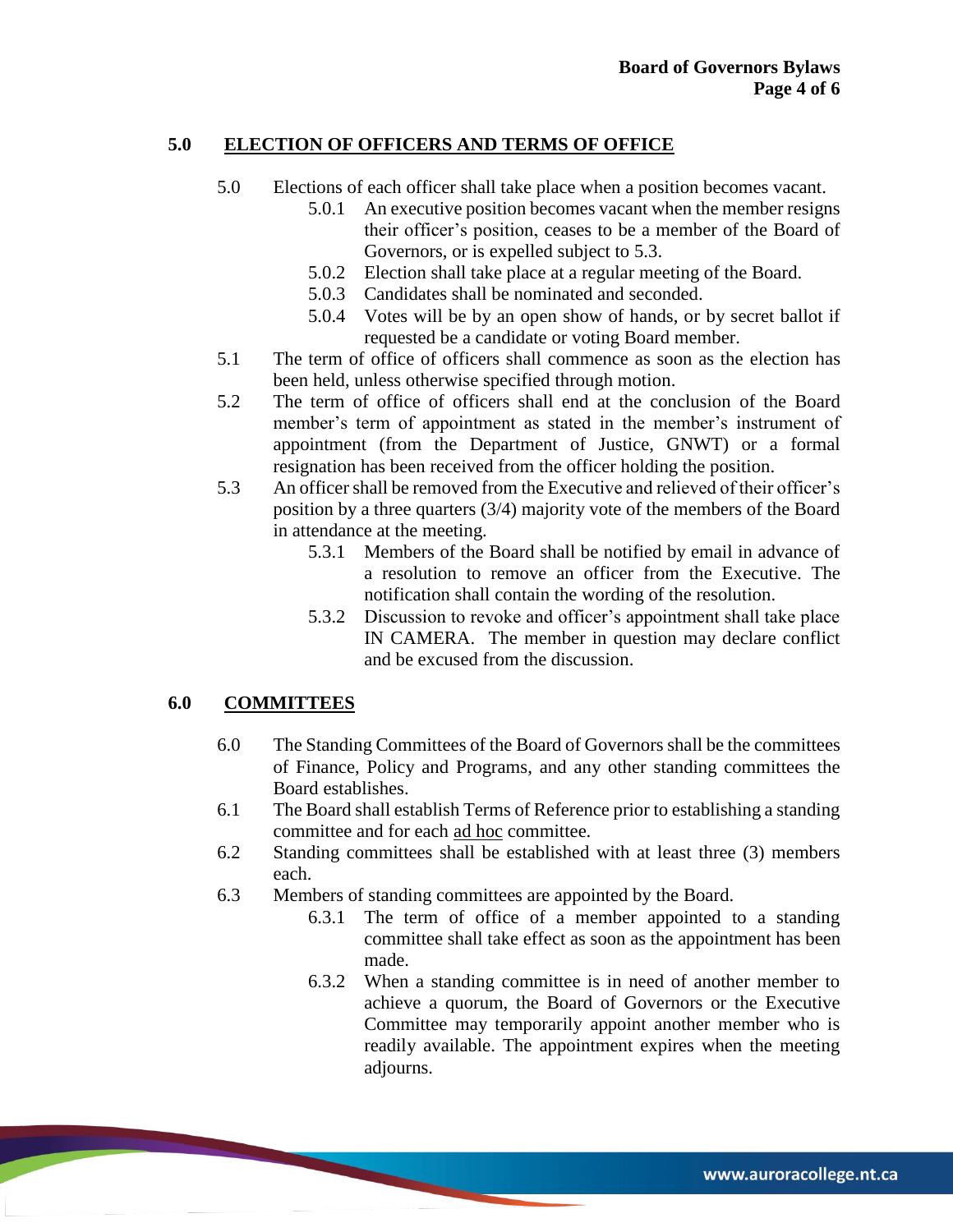- 6.4 The student representative of the Board of Governors shall serve as a member of the Policy and Programs Committee.
- 6.5 The staff representative of the Board of Governors generally serves as a member of the Finance Committee.
- 6.6 The Vice-Chairperson of the Board shall serve as the Chairperson of the Research Advisory Council.
- 6.7 There shall be a review of all standing committee memberships at regular Board meetings.

### **7.0 THE PRESIDENT**

- 7.0 The President shall report directly to the Board and shall serve as an exofficio member of the Board and as an ex-officio member of all committees of the Board with no voting privileges.
- 7.1 The President will inform the Chairperson which Senior Manager will act as College President during any absence from duty of the President for longer than one week.

#### **8.0 THE MINUTES**

- 8.0 Minutes of each Board of Governors meeting/teleconference shall be prepared and reviewed to final draft within one (1) month of the meeting, or sooner where possible, by the President's Office.
	- 8.0.1 Minutes will be sent to all Board members (in attendance or not) in final draft for approval through an email poll vote.
	- 8.0.2 With quorum approval, the minutes will be finalized.
	- 8.0.3 Approved minutes will be available on the Aurora College website and accessible to Board members on the Aurora College SharePoint site.
	- 8.0.4 Approved minutes will be distributed to the Minister and Department of Education, Culture and Employment.

#### **9.0 EMAIL POLLS**

- 9.0 Email polls allow for regular business between meetings to occur without the need to call a special meeting.
- 9.1 A briefing note outlining the request, including the necessary background information will be provided to the Board via email for their review and response.
	- 9.1.1 The first positive response will be considered the MOVER of the Motion.
	- 9.1.2 The second positive response will be considered the SECONDER of the Motion.
	- 9.1.3 With a positive quorum response the MOTION will be considered as passed.
	- 9.1.4 The motion will be finalized with an official number and logged.